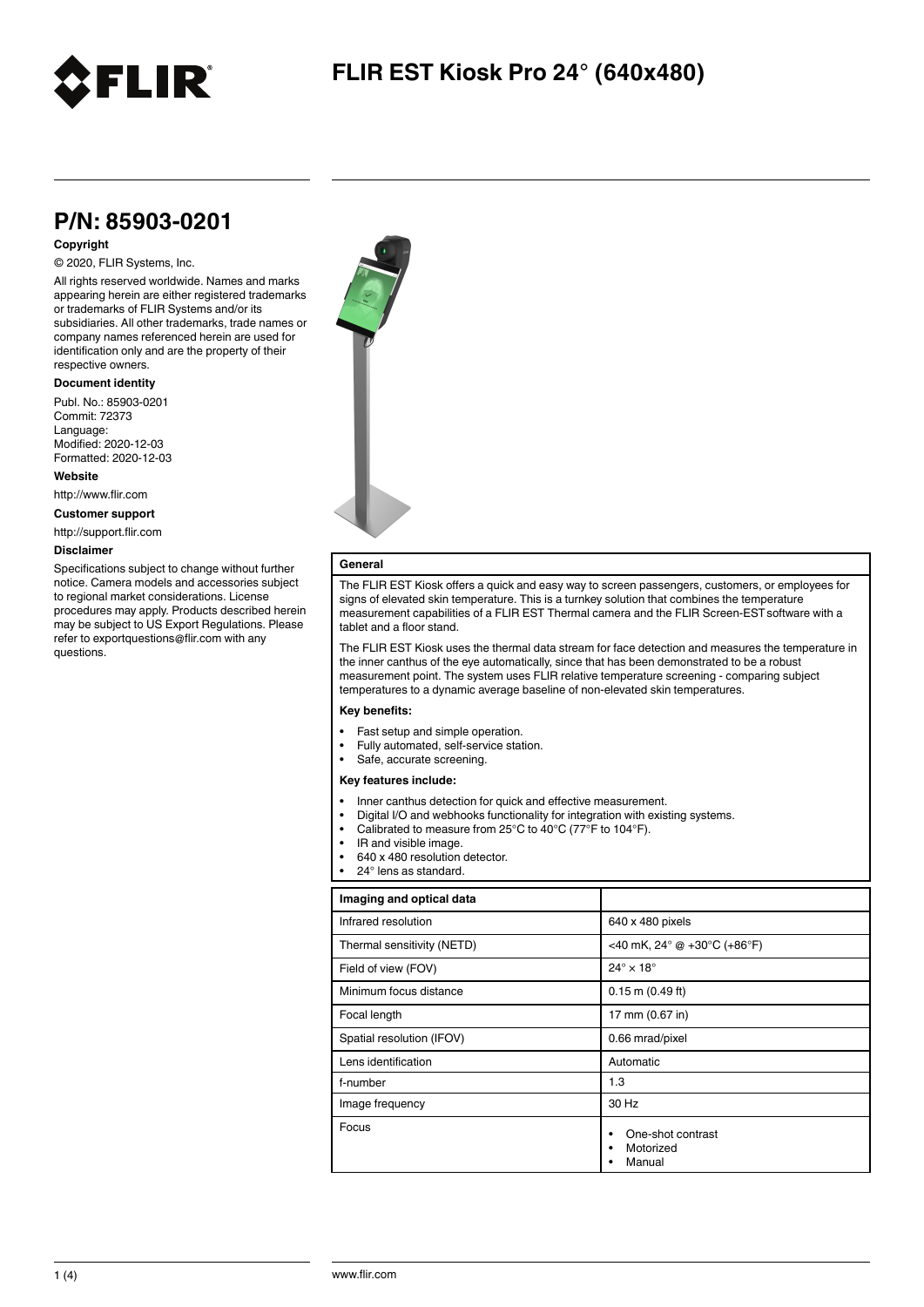

# **FLIR EST Kiosk Pro 24° (640x480)**

**P/N: 85903-0201**

© 2020, FLIR Systems, Inc. #85903-0201; r. 72373;

| Detector data                    |                                                                                             |
|----------------------------------|---------------------------------------------------------------------------------------------|
| Focal plane array/spectral range | Uncooled microbolometer/7.5-14 µm                                                           |
| Detector pitch                   | $12 \mu m$                                                                                  |
| <b>Measurement</b>               |                                                                                             |
| Camera temperature range         | 15 to 45°C (59 to 113°F)                                                                    |
|                                  | Accuracy $\pm 0.3^{\circ}C$ ( $\pm 0.5^{\circ}F$ ) when used with EST<br>screening software |
| <b>Configuration of camera</b>   |                                                                                             |
| Web interface                    | Yes                                                                                         |
| Video streaming                  |                                                                                             |
| Image quality                    | Bit rate set through Camera web                                                             |
| Video streaming, Image source 0: |                                                                                             |
| Resolution (source 0)            | $640 \times 480$ pixels                                                                     |
| Contrast enhancement             | FSX / Histogram equalization (IR only)                                                      |
| Overlay (source 0)               | With / Without                                                                              |
| Image source (source 0)          | Visual / IR / MSX                                                                           |
| Pixel format (source 0)          | <b>YUV411</b>                                                                               |
| Encoding (source 0)              | H.264 / MPEG4 / MJPEG                                                                       |
| Video streaming, Image source 1: |                                                                                             |
| Resolution (source 1)            | $1280 \times 960$ pixels                                                                    |
| Overlay (source 1)               | No                                                                                          |
| Image source (source 1)          | Visual                                                                                      |
| Pixel format (source 1)          | <b>YUV411</b>                                                                               |
| Encoding (source 1)              | H.264 / MPEG4 / MJPEG                                                                       |
| <b>Radiometric streaming</b>     |                                                                                             |
| Resolution (radiometric)         | $640 \times 480$ pixels                                                                     |
| Source                           | IR                                                                                          |
| Pixel format (radiometric)       | MONO <sub>16</sub>                                                                          |
| Encoding (radiometric)           | Compressed JPEG-LS<br><b>FLIR Radiometric</b><br>$\bullet$                                  |
| <b>Ethernet</b>                  |                                                                                             |
| Interface                        | Wired<br>٠<br>Wi-Fi<br>$\bullet$                                                            |
| Connector type                   | $\bullet$<br>M12 8-pin X-coded, Female<br>RP-SMA, Female<br>$\bullet$                       |
| Ethernet, purpose                | Control, result, image, and power                                                           |
| Ethernet, type                   | 1000 Mbps                                                                                   |
| Ethernet, standard               | IEEE 802.3                                                                                  |
| Ethernet, communication          | TCP/IP socket-based FLIR proprietary                                                        |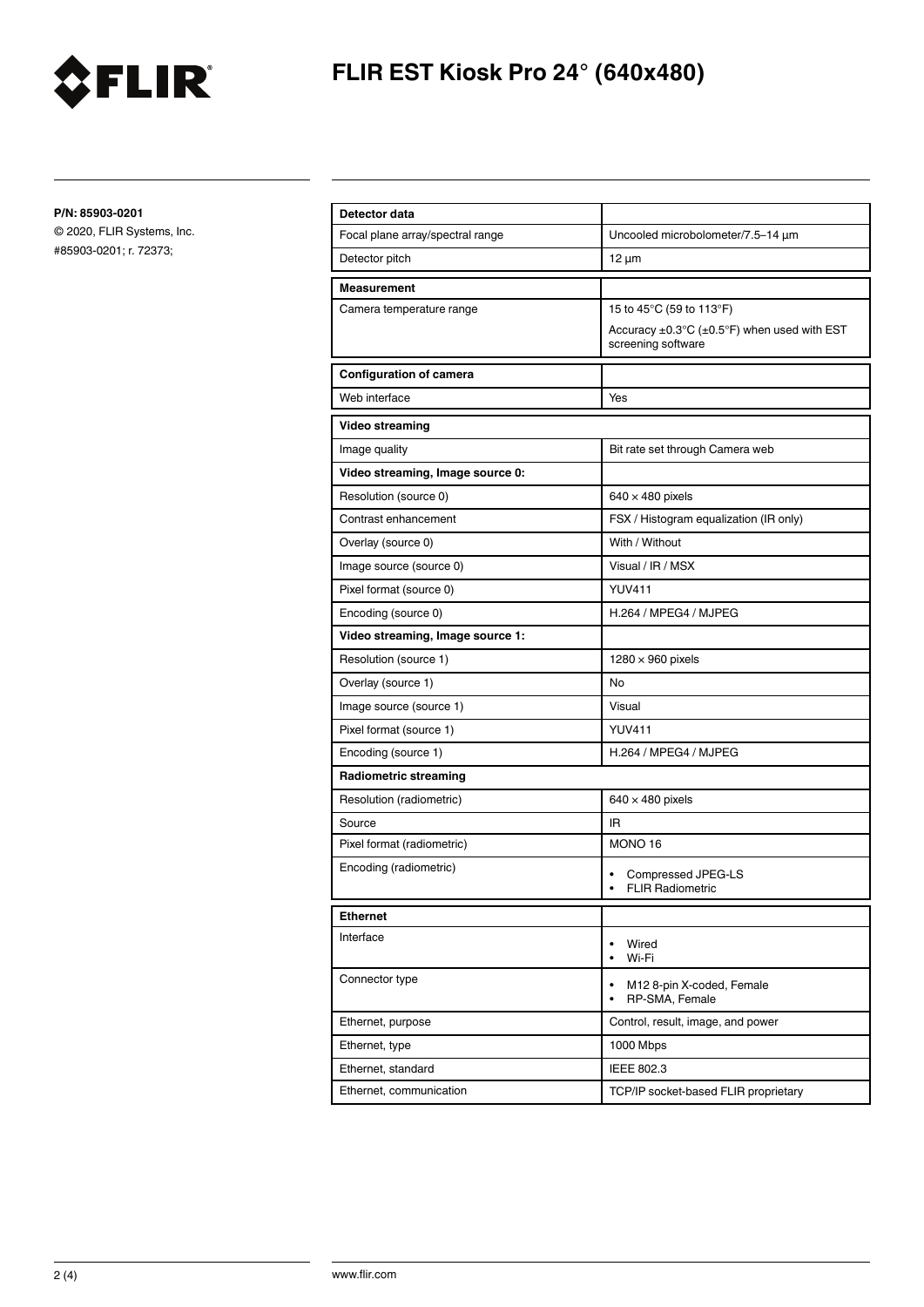

# **FLIR EST Kiosk Pro 24° (640x480)**

**P/N: 85903-0201**

© 2020, FLIR Systems, Inc. #85903-0201; r. 72373;

| Digital Input/output                           |                                                                                                                                                                                                                                                     |
|------------------------------------------------|-----------------------------------------------------------------------------------------------------------------------------------------------------------------------------------------------------------------------------------------------------|
| Connector type                                 | M12 12-pin A-coded, Male (shared with external<br>power)                                                                                                                                                                                            |
| Digital output                                 | 3x opto-isolated, 0-30 V DC, max. 300 mA<br>٠<br>(derated to 200 mA at 60C)<br>Solid state opto relay<br>٠<br>1x dedicated as Fault output (NC)<br>٠                                                                                                |
| Digital output, purpose                        | As function of alarm, output to external device, for<br>example when the screening alarm is triggered.                                                                                                                                              |
| Digital I/O, isolation voltage                 | <b>500 VRMS</b>                                                                                                                                                                                                                                     |
| Camera power system                            |                                                                                                                                                                                                                                                     |
| Connector type                                 | M12 12-pin A-coded, Male (shared with Digital I/<br>O)                                                                                                                                                                                              |
| Power consumption                              | 7.5 W at 24 V DC typical<br>٠<br>7.8 W at 48 V DC typical<br>8.1 W at 48 V PoE typical<br>٠                                                                                                                                                         |
| External power operation                       | 24/48 V DC 8 W max                                                                                                                                                                                                                                  |
| External voltage                               | Allowed range 18-56 V DC                                                                                                                                                                                                                            |
| Wi-Fi (Option)                                 |                                                                                                                                                                                                                                                     |
| Connector type                                 | RP-SMA, Female                                                                                                                                                                                                                                      |
| Standard                                       | IEEE802.11a/b/g/n                                                                                                                                                                                                                                   |
| Antenna                                        | Dipole antenna 2.4/5 GHz (gain: maximum 2 dBi)                                                                                                                                                                                                      |
| Connection type                                | Peer to peer (ad hoc) or infrastructure (network)                                                                                                                                                                                                   |
| Physical data                                  |                                                                                                                                                                                                                                                     |
| Camera unit: Size $(L \times W \times H)$      | $460 \times 110 \times 180$ mm $(18 \times 4.3 \times 7.1$ in.)                                                                                                                                                                                     |
| Camera unit: Weight                            | 2.5 kg (5.5 lb.)                                                                                                                                                                                                                                    |
| FLIR EST Kiosk: Size ( $L \times W \times H$ ) | $360 \times 270 \times 1300$ mm ( $14 \times 11 \times 51.2$ in.)                                                                                                                                                                                   |
| FLIR EST Kiosk: Weight                         | 8.3 kg (18 lb.)                                                                                                                                                                                                                                     |
| <b>Warranty and service</b>                    |                                                                                                                                                                                                                                                     |
| Warranty                                       | http://www.flir.com/warranty/                                                                                                                                                                                                                       |
| <b>Shipping information</b>                    |                                                                                                                                                                                                                                                     |
| Packaging, type                                | Cardboard box                                                                                                                                                                                                                                       |
| Packaging, contents                            | Camera unit<br>٠<br>Surface Pro7 tablet<br>$\bullet$<br>Tablet stand<br>٠<br>Mains cables (Europe, UK, US)<br>$\bullet$<br>Screening position floor sticker<br>٠<br>FLIR Screen-EST license card<br>$\bullet$<br>Printed documentation<br>$\bullet$ |
| Packaging, weight                              | 14 kg (31 lb)                                                                                                                                                                                                                                       |
| Packaging, size                                | $1170 \times 680 \times 150$ mm (46.1 $\times$ 27 $\times$ 5.9 in.)                                                                                                                                                                                 |
| <b>EAN-13</b>                                  | 7332558027592                                                                                                                                                                                                                                       |
| <b>UPC-12</b>                                  | 845188023645                                                                                                                                                                                                                                        |
| Country of origin                              | Sweden                                                                                                                                                                                                                                              |

### **Supplies & accessories:**

• T131177; Roll-up, Backdrop for screening